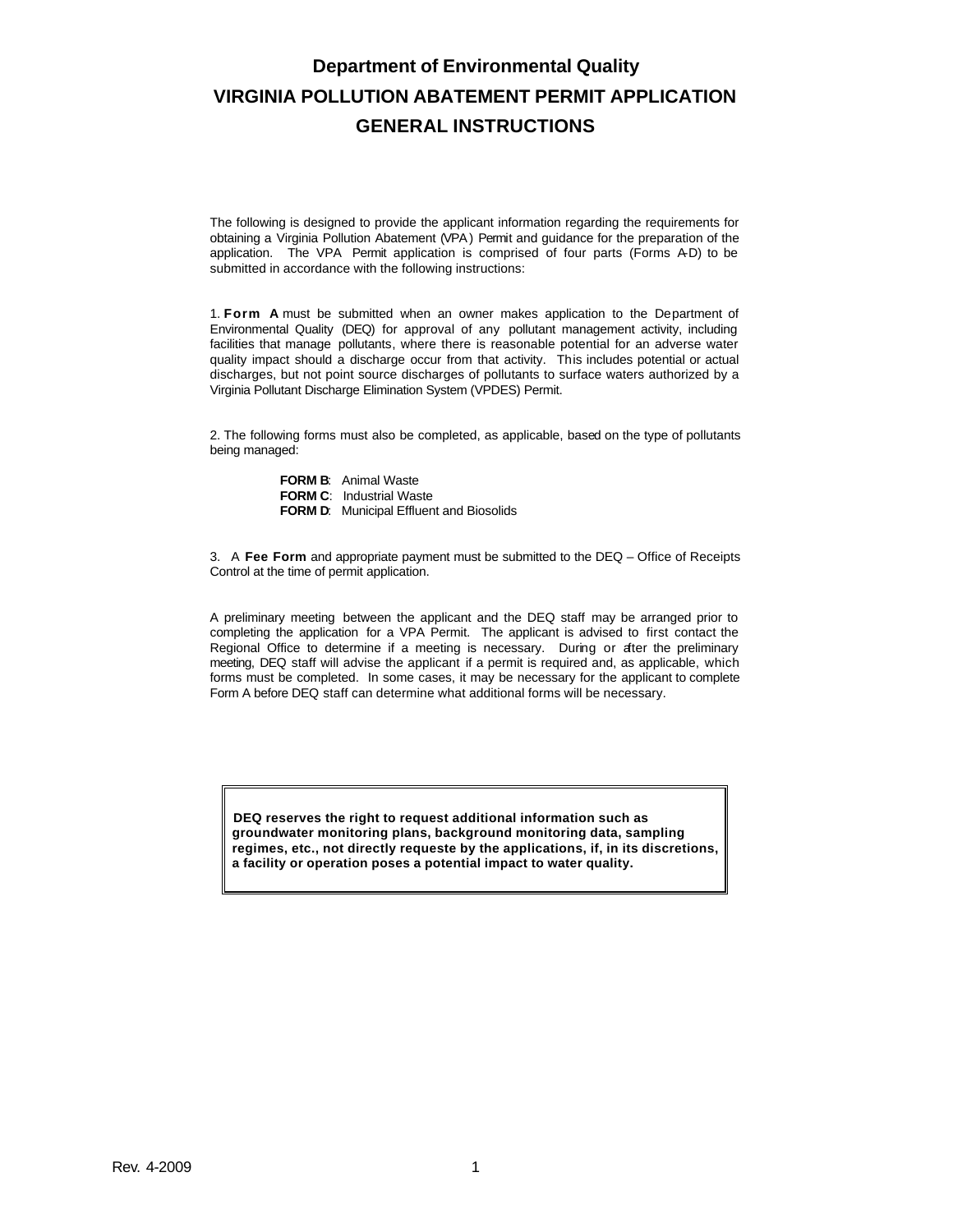# **LIST OF ACRONYMS**

| AW                  | Animal Waste                                                    |  |  |
|---------------------|-----------------------------------------------------------------|--|--|
| <b>CEC</b>          | Cation Exchange Capacity                                        |  |  |
| <b>CCE</b>          | Calcium Carbonate Equivalency                                   |  |  |
| <b>CFR</b>          | Code of Federal Regulations                                     |  |  |
| CWA                 | The Clean Water Act, as amended (The Act)                       |  |  |
| <b>DEQ</b>          | Department of Environmental Quality                             |  |  |
| <b>DCR</b>          | Department of Conservation and Recreation, Division of Soil and |  |  |
|                     | <b>Water Conservation</b>                                       |  |  |
| <b>DWM</b>          | DEQ, Division of Waste Management                               |  |  |
| <b>EPA</b>          | U.S. Environmental Protection Agency                            |  |  |
| <b>MBAS</b>         | Methylene Blue Active Substances                                |  |  |
| <b>NMP</b>          | <b>Nutrient Management Plan</b>                                 |  |  |
| <b>NRCS</b>         | USDA, Natural Resource Conservation Service                     |  |  |
| O&M                 | <b>Operations and Maintenance</b>                               |  |  |
| <b>PAN</b>          | Plant Available Nitrogen                                        |  |  |
| <b>PCB</b>          | <b>Polychlorinated Biphenyls</b>                                |  |  |
| ΡN                  | <b>Public Notice</b>                                            |  |  |
| <b>POTW</b>         | <b>Publicly Owned Treatment Works</b>                           |  |  |
| <b>PVOTW</b>        | <b>Privately Owned Treatment Works</b>                          |  |  |
| <b>RCRA</b>         | Resource Conservation and Recovery Act                          |  |  |
| RO                  | Regional Office (ROs, plural)                                   |  |  |
| SIC                 | Standard Industrial Classification                              |  |  |
| <b>STP</b>          | Sewage Treatment Plant                                          |  |  |
| <b>SWCB</b>         | State Water Control Board                                       |  |  |
| TOD                 | Total Oxygen Demand                                             |  |  |
| UIC                 | <b>Underground Injection Control</b>                            |  |  |
| <b>USDA</b>         | U.S. Department of Agriculture                                  |  |  |
| <b>VDH</b>          | Virginia Department of Health                                   |  |  |
| <b>VPA</b>          | Virginia Pollution Abatement                                    |  |  |
| <b>VPDES</b>        | Virginia Pollutant Discharge Elimination System                 |  |  |
| <b>VPI &amp; SU</b> | Virginia Polytechnic Institute and State University             |  |  |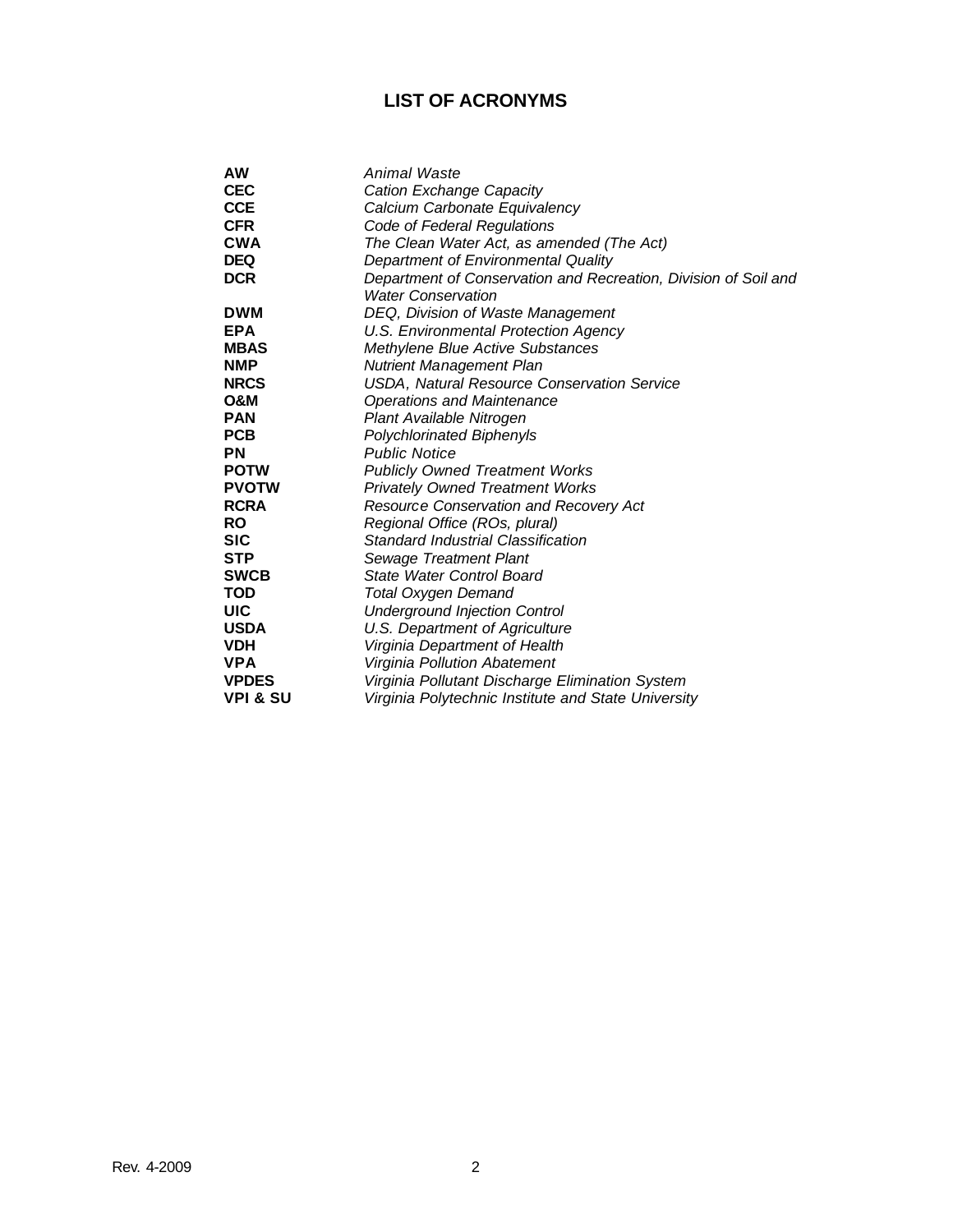**ACTIVITY - see Facility and Pollutant management activity.**

**ADMINISTRATIVELY COMPLETE - an application is considered to be administratively complete when it is verified that an original and one copy of the appropriate VPA application forms have been submitted with all necessary blanks accurately filled in and the proper signature applied; and the SCC Certificate and/or the DSWC approved NMP is attached, if respectively required.**

**AGRONOMIC RATE - the rate of land application of wastewater or waste based upon the Plant Available Nitrogen (PAN) requirement of the crops on site.**

**ANIMAL UNITS - a means of determining the size of an animal feeding operation (which does not otherwise meet the Concentrated or Intensified criteria) by adding the following numbers:**

**-1.0 times the number of slaughter and feeder cattle, plus**

- **-1.4 times the number of mature dairy cattle (milking or dry), plus**
- **-0.4 times the number of swine each weighing over 25 kilograms (approx. 55 pounds), plus**
- **-2.0 times the number of horses, plus**
- **-0.1 times the number of sheep or lambs, plus**
	- **-the number of turkeys divided by 55, plus**
	- **-the number of laying hens or broilers divided by 100, plus**

 **-for each type of animal not listed above, the number of animals confined times their average weight, divided by 1000 pounds.**

**ANIMAL FEEDING OPERATION - a lot or facility together with any associated treatment works where the following conditions are met:**

- **1.Animals have been, are or will be stabled or confined and fed or maintained for a total of 45 days or more in any 12 month period; and**
- **2.Crops, vegetation forage growth or post harvest residues are not sustained over any portion of the operation of the lot or facility.**

**Two or more animal feeding operations under common ownership are considered to be a single animal feeding operation if they adjoin each other or if they use a common area or system for the disposal of waters.**

**ANIMAL SLUDGE MANAGEMENT PLAN - a Nutrient Management Plan (NMP).** 

**CLEAN WATER ACT (CWA) - (formerly referred to as the Federal Water Pollution Control Act or Federal Water Pollution Control Act Amendments of 1972) Pub. L. 92-500, as amended by Public Laws 95-217, 96-483, 97-117, 33 U.S.C. 1251, et seq.**

**CONCENTRATED ANIMAL FEEDING OPERATION - an animal feeding operation which requires a treatment works to store wastewater or otherwise prevent a point source discharge of wastewater pollutants to State waters from the animal feeding operation, except in the case of a 25 year-24 hour or greater storm event, and where more than the following number and types of animals are confined:**

- **1. 1,000 slaughter and feeder cattle**
- **2. 700 mature dairy cattle (whether milked or dry cows)**
- **3. 2,500 swine each weighing over 25 kilograms (approximately 55 pounds)**
- **4. 500 horses**
- **5. 10,000 sheep or lambs**
- **6. 55,000 turkeys**
- **7. 100,000 laying hens or broilers**
- **8. 1,000 animal units**

**CONSENT DECREE - a unilateral instruction by a judge to the parties involved (this may or may not involve DEQ).**

**CONSENT ORDER - an administrative action of DEQ directed to a permittee.**

**DRAFT PERMIT - a document indicating the tentative decision to issue, modify or reissue a permit, or revoke an NDC and issue a VPA permit. A notice of intent to deny is a type of draft permit which must follow the same procedures as any draft permit.**

**EXCEPTIONAL QUALITY BIOSOLIDS - biosolids that have received an established level of treatment for pathogen control and vector attraction reduction and contain known levels of pollutants, such that they may be marketed or distributed for public use in accordance with this regulation.** 

**FACILITY OR ACTIVITY - any VPA facility (including land or appurtenances thereto) or activity subject to regulation under the VPA program.**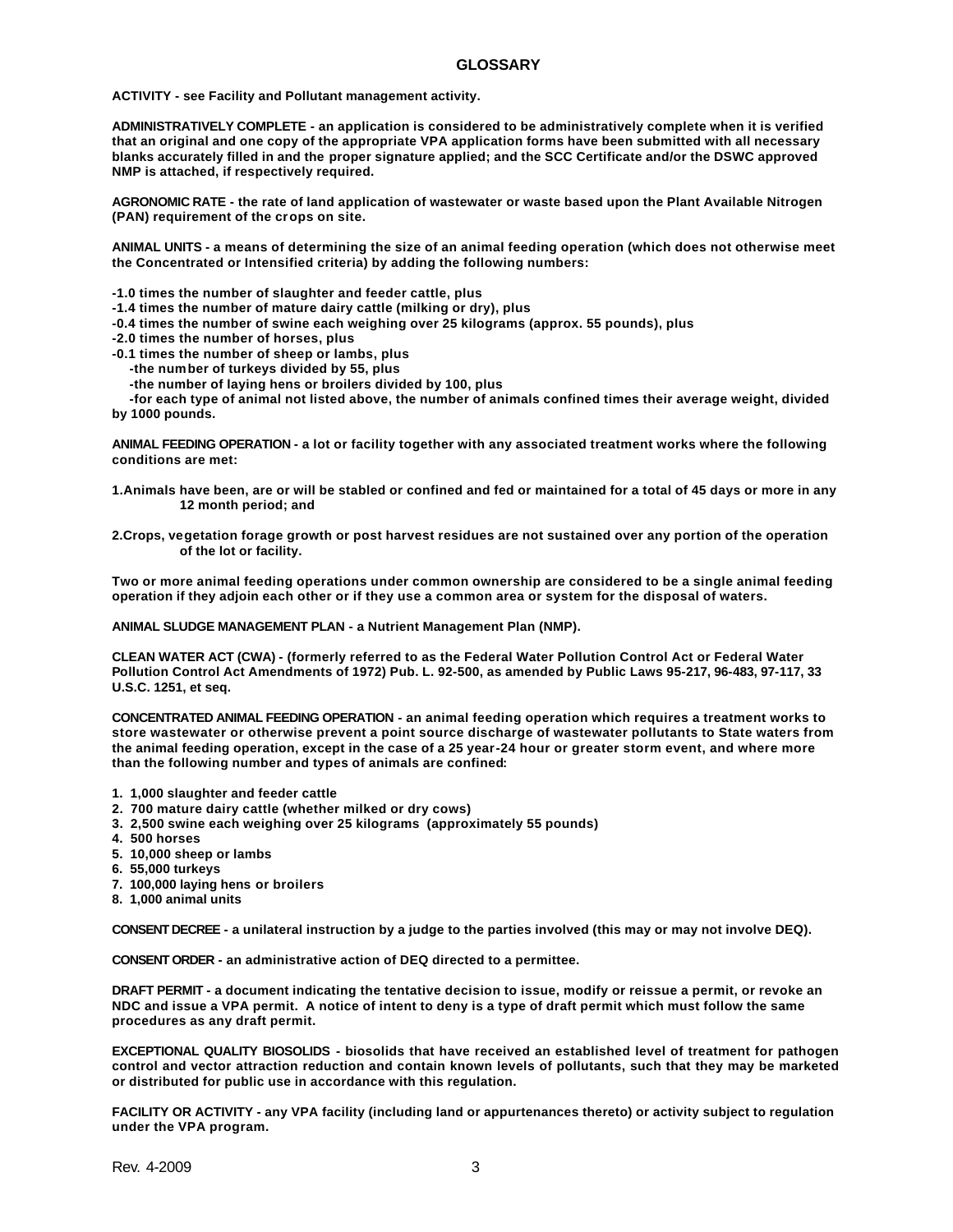**FREQUENT APPLICATION - land application of wastewater or sludge in excess of 70% the agronomic rate at a frequency greater than once in a 3 year (1/3) period.**

**INDUSTRIAL FACILITY - an establishment engaged as an economic unit, generally at a single location, where business is conducted, services or industrial operations performed and in which raw materials are changed into useful products.**

**INDUSTRIAL WASTE - liquid or other wastes resulting from any process of industry, manufacture, trade or business, or from the development of any natural resources.**

**INFREQUENT APPLICATION - land application of wastewater or sludge up to the agronomic rate at a frequency of once in a 3 year period.**

**INTENSIFIED ANIMAL FEEDING OPERATION - an animal feeding operation at which treatment works are required to store wastewater or otherwise prevent a point source discharge of wastewater pollutants to State waters from the feeding operation except in the case of a 25 year-24 hour or greater storm event and where less than or equal to 1,000 animal units but more than the following number and type of animals are confined:**

- **1. 300 slaughter and feeder cattle**
- **2. 200 mature dairy cattle (whether milked or dry cows)**
- **3. 750 swine each weighing over 25 kilograms (approximately 55 pounds)**
- **4. 150 horses**
- **5. 3,000 sheep or lambs**
- **6. 16,500 turkeys**
- **7. 30,000 laying hens or broilers**
- **8. 300 animal units**

**LAND APPLICATION - the introduction of animal waste, wastewaters or sludge into or onto the ground for treatment or reuse.**

**MUNICIPAL FACILITIES - Publicly Owned Treatment Works (POTW), a house, store, school, subdivision or other entity with a treatment facility that receives and treats wastewater from primarily domestic sources.** 

**MUNICIPALITY - a city, town, county, district, association,**

**authority, other public body created by or under State law and having jurisdiction over disposal of sewage, industrial, or other wastes; an Indian tribe or an authorized Indian tribal organization; a designated and approved management agency under section 208 of CWA.**

**MUNICIPAL WASTE - effluent or sewage sludge from a municipal facility.**

**NITROGEN - an element of matter and an essential nutrient often present in wastewater as ammonia, nitrate, nitrite and organic nitrogen.**

**NON-PROCESS WASTEWATER - water that does not come in contact with products, by-products, waste, or wastewater (e.g. non-contact cooling water).**

**NUTRIENTS - any substance used by organisms that promotes growth; generally applied to nitrogen and phosphorus in wastewater.**

**OTHER WASTE - decayed wood, sawdust, shavings, bark, lime, garbage, refuse, ashes, offal, tar, oil, chemicals and all other substances, except industrial wastes and sewage, which may cause pollution in any State waters.**

**PERSON - any firm, corporation, association or partnership, one or more individuals, or any governmental unit or agency thereof.**

**PLANT AVAILABLE NITROGEN (PAN) - the amount of nitrogen available to the crop for the current growing season. The PAN is based upon the characteristics of the nitrogen source applied to the crops and the method of application to the cropping site.**

**pH - a measure of the hydrogen ion concentration in a solution. On the pH scale of 0 to 14, a value of 7 at 25 degrees C represents a neutral condition.**

**PHOSPHORUS - an element of matter and an essential nutrient found in orthophosphate, pyrophosphate, tripolyphosphate and organic phosphate forms.**

**POLLUTANT - any substance, radioactive material or heat which causes or contributes to, or may cause or contribute to pollution.**

**POLLUTANT MANAGEMENT ACTIVITY - any activity under the Law and the VPA Permit Regulation, including storage and recycle, which involves a pollutant and is not a point source discharge to surface waters.**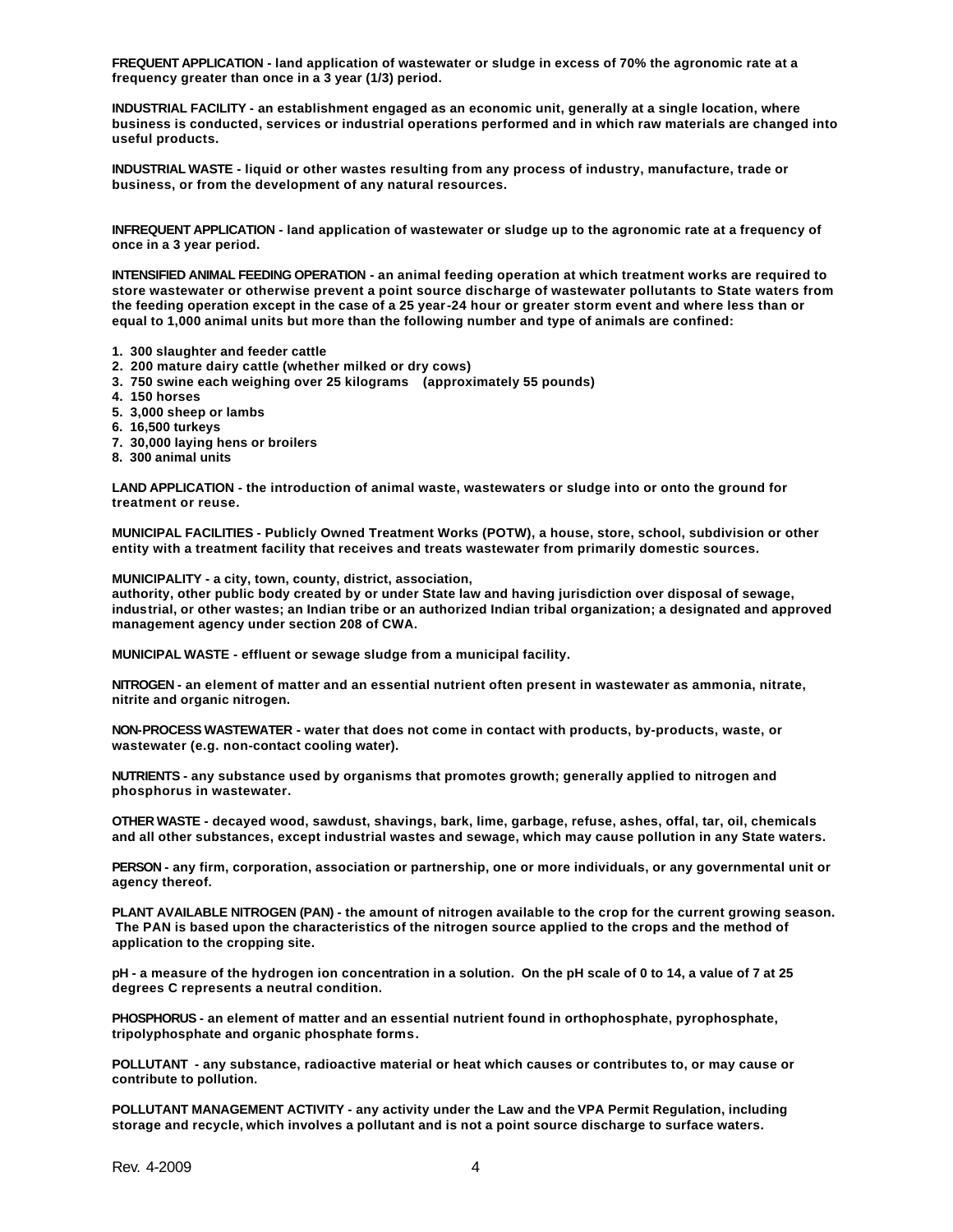**POLLUTION - such alteration of the chemical, physical or biological properties of any state waters as will or is likely to create a nuisance or render such waters (a) harmful or detrimental or injurious to the public health, safety or welfare, or to the health of animals, fish or aquatic life; (b) unsuitable with reasonable treatment for use as present or possible future sources of public water supply; or (c) unsuitable for recreational, commercial, industrial, agricultural, or other reasonable uses.**

**PRIVATELY OWNED TREATMENT WORKS (PVOTW) - any sewage treatment works not publicly owned.**

**PROCESS WASTEWATER - any water which, during manufacturing or processing, comes into direct contact with or results from the production or use of any raw material, intermediate product, finished product, by-product or waste product.**

**PUBLICLY OWNED TREATMENT WORKS (POTW) - any sewage treatment works that is owned by a State or municipality. Sewers, pipes, or other conveyances are included in this definition only if they convey wastewater to a POTW providing treatment.**

**REISSUANCE - internal DEQ term that refers to the process by which a VPA permit is issued again to the permittee.**

**REVOCATION - the act of discontinuing the certification of a facility or activity authorized by an NDC. Revocation may require the simultaneous issuance of a VPA permit if the facility or activity is subject to regulation under the VPA program.**

**SEWAGE - water-carried and nonwater-carried human excrement, kitchen, laundry, shower, bath or lavatory wastes, separately or together with such underground, surface, storm and other water and liquid industrial wastes as may be present from residences, buildings, vehicles, industrial establishments or other places.**

**SHALL - indicates a mandatory requirement.**

**SHOULD OR MAY - indicates a recommendation.**

**STANDARD INDUSTRIAL CLASSIFICATION (SIC) - is the classification of establishments by type of activity in which they are engaged. The SIC codes are listed in the Standard Industrial Classification (SIC) Manual published by the U.S. Department of Labor, Occupational Safety and Health Administration. The SIC Manual is available at most public libraries or on the internet.**

**SUBSURFACE INJECTION - land application of (1) liquid sludge which is injected into the plow layer; (2) sludges incorporated into the soil on the same day of application onto the soil surface.**

**VIRGINIA POLLUTION ABATEMENT (VPA) PERMIT - a document issued by DEQ pursuant to the VPA Permit Regulation which, under prescribed conditions, authorizes the management of pollutants or activities that are not authorized by VPDES Permits. Activities for which a VPA Permit may be issued include, but not limited to, land application of wastewater, biosolids (or sewage sludge) or septage; and reclamation and reuse of wastewater.**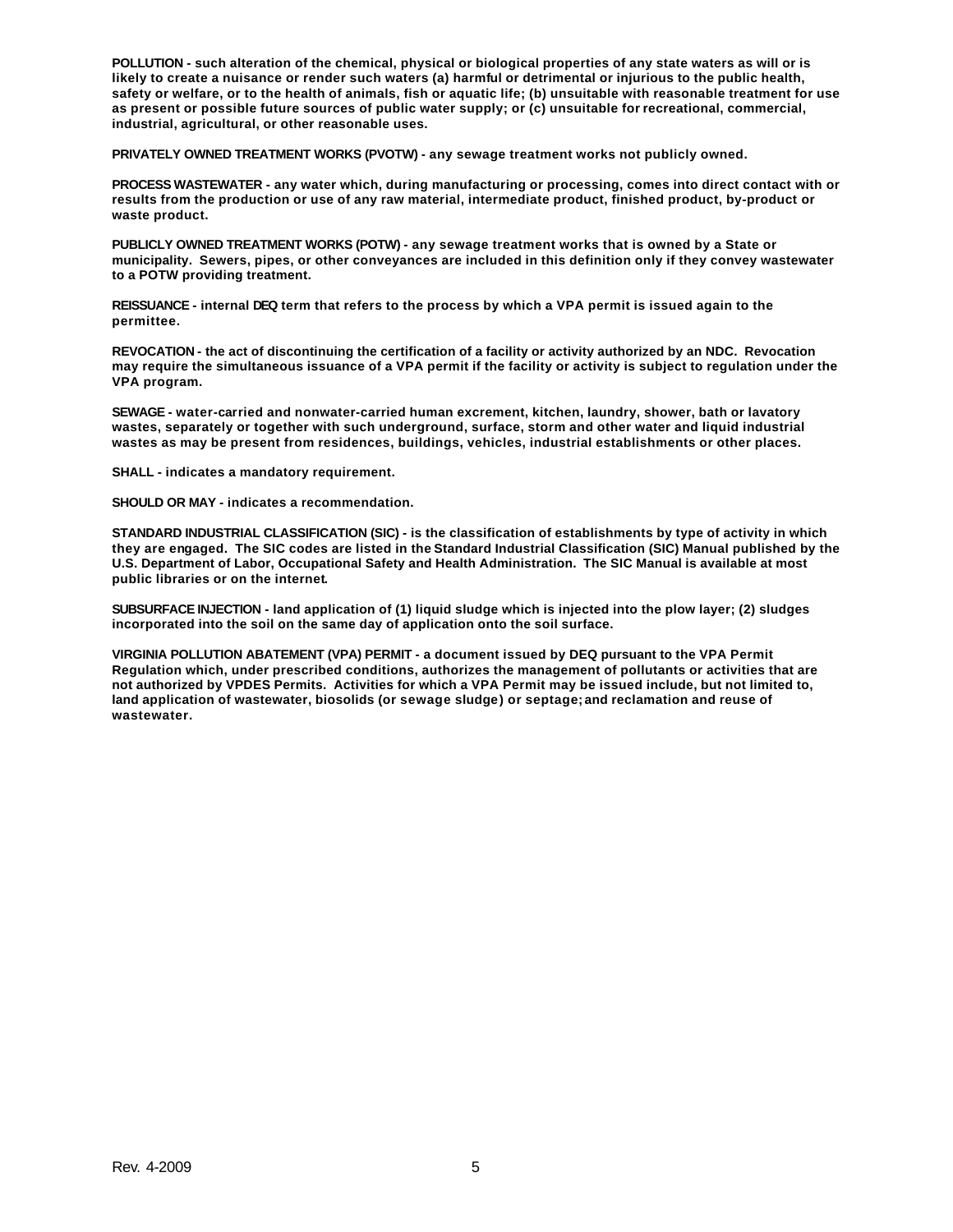### **APPLICATION FORMAT**

#### General

A VPA Permit application must contain completed Form A, other completed forms (i.e., B, C or D) that apply to the existing or proposed pollutant management activity, and any necessary attachments, including a copy of the completed Fee Form and associated check. The original Fee Form and check are to be submitted to the DEQ - Office of Receipts Control. Omission of requested information on the forms may be cause to return the application as incomplete. Insert "N/A" in all blanks which do not apply.

An application is to be submitted on the forms provided with additional sheets attached, as necessary. Additional sheets should be submitted on pages 8-l/2" x ll" in size. If it is necessary to use larger size papers, they are to be folded to 8-l/2" x ll" with a minimum of fold-ins. Fold-ins from more than one side should be avoided. The size limitation does not apply to construction drawings. Attachments should clearly identify the part/question of the application form to which they pertain.

It is important that drawings, diagrams, charts, maps and other illustrative material be clear originals or reproductions. Reductions of large-size illustrative material to fit 8-l/2" x ll" paper size are acceptable provided the information and details of the reduced document remain legible or clear without magnification.

Photographs used in an application should be clear and labeled with the project name, the applicant's name and a brief description of the picture on each photograph. .

Each item of illustrative material should be labeled to identify it as part of the application. Pages of both illustrative and written material are to be numbered to facilitate making references to the application, or to sections of it.

The application may be bound either on the left side, or at the top.

#### Maps

All maps should be clear, legible and of sufficient scale to show the required features with the site boundaries clearly marked. A map scale of  $I'' = 660'$  is preferred and maps should be provided on 8-1/2" x 11" or folded II" x I7" paper. If different colors are used to depict map features, please provide the required number of colored copies. **A North arrow and map scale must appear on each map.**

The requirement for a site plan map and topographic map may be met with one combined map if the topography of the site is relatively flat and the landscape features can be clearly shown.

The symbols or designators used to show the locations of different landscape features or delineations of different soil series should be as similar to USGS and USDA standards as possible.

## **APPLICATION SUBMITTAL**

A completed hard copy of the application with original signatures on the certification statements and an electronic copy of the completed application shall be submitted to the DEQ Regional Office (RO) covering the location of the pollution management activity to be permitted. For a permit application to authorize biosolids land application, the permit application must include the land application site booklets in both hard and electronic copies. Applicants that are unable to submit an electronic copy of the application should contact the DEQ RO to determine the number of hard copy applications to submit in lieu of an electronic copy. After submission of an application, the DEQ RO may request additional hard copies in order to process the application in a timely manner.

An application for water reclamation and reuse must contain, at a minimum, Form A and the *Water Reclamation and Reuse Addendum for a VPDES or VPA Permit*.

The addresses for DEQ ROs are provided on the last page of these instructions.

#### **DCR APPROVAL LETTERS FOR NUTRIENT MANAGEMENT PLANS**

A DCR approved nutrient management plan (NMP) and a copy of DCR's approval letter for that NMP must be submitted in the permit application for the following pollutant management activities:

1. Biosolids land application where the application site:

a. Is operated by an owner or lessee of a confined animal feeding operation as defined in subsection A of § 62.1- 44.17.1, or a confined poultry feeding operation as defined in subsection A of § 62.1-44.17.1.1 of the Code of Virginia;

b. Will receive applications of biosolids more frequently than once every three years at greater than 50 percent of the annual agronomic rate; and

c. Has site-specific conditions that may increase the risk of adverse impacts state waters resulting from biosolids land application.

2. Animal waste pollutant management activities that involve the land application of animal waste for agricultural production.